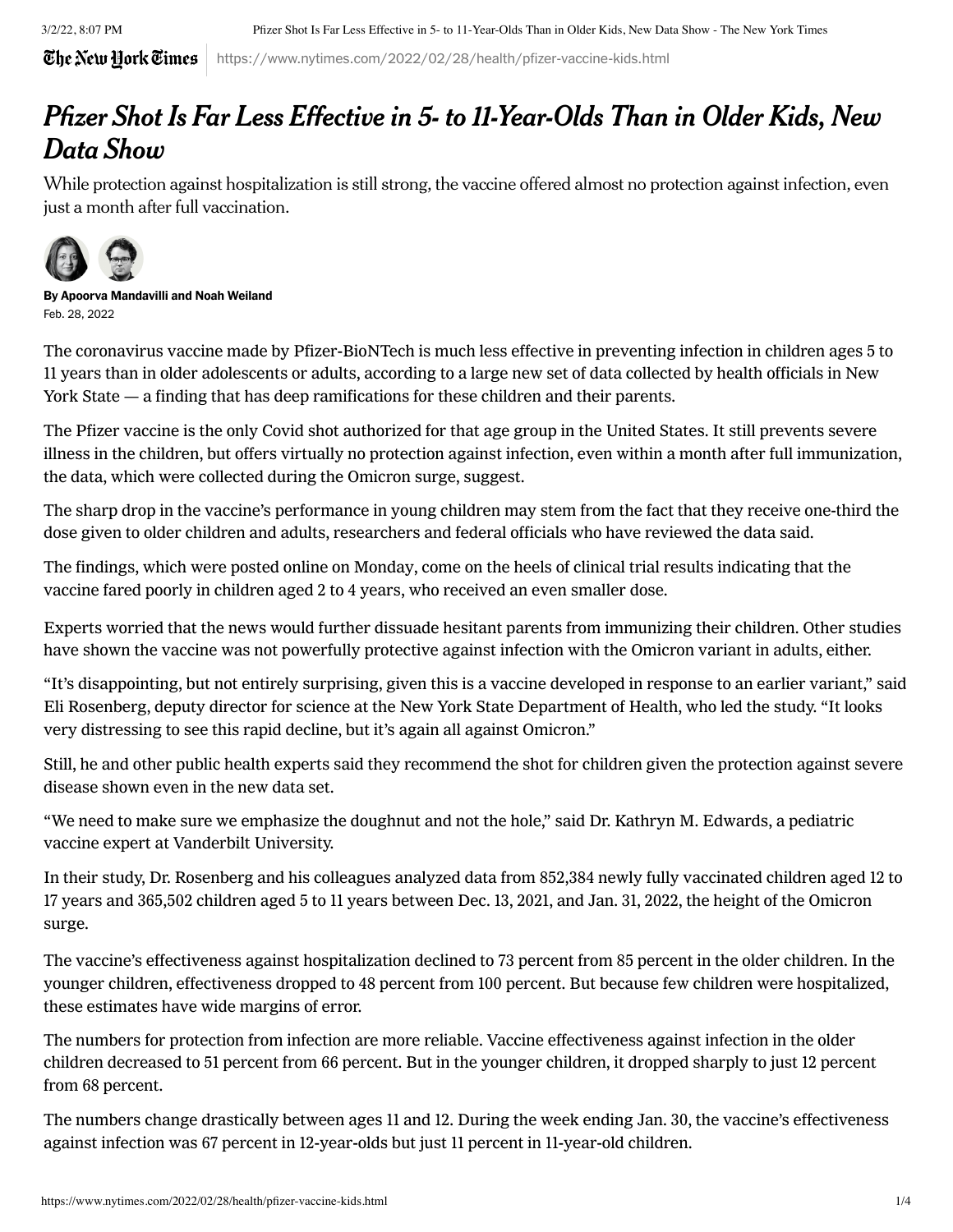"The difference between the two age groups is striking," said Florian Krammer, an immunologist at the Icahn School of Medicine at Mount Sinai.

The biological difference between the two ages is likely to be minimal, but while 12-year-old children got 30 micrograms of the vaccine — the same dose given to adults — children who were 11 received only 10 micrograms, he noted.

"This is super interesting because it would almost suggest that it's the dose that makes the difference," he added. "The question is how to fix that."

There have been at least 851 deaths [involving](https://www.cdc.gov/nchs/nvss/vsrr/covid_weekly/index.htm#SexAndAge) Covid-19 in children under 17, and nearly 7,000 cases of multisystem [inflammatory](https://www.cdc.gov/mis/index.html) syndrome in children, a rare but serious condition associated with Covid. More children were hospitalized during the Omicron surge than at any other point in the pandemic.

The findings underscore the need to gather more information on the best dose, number and timing for the shots given to children, Dr. Rosenberg said. They also underscore vaccines as just one measure of protection from the virus, along with masks and social distancing, he said.

## [The Coronavirus Pandemic: Latest Updates](https://www.nytimes.com/live/2022/03/02/world/covid-19-tests-cases-vaccine?name=styln-coronavirus®ion=MAIN_CONTENT_2&block=storyline_latest_updates_recirc&action=click&pgtype=Article&variant=show&index=1) ›

Updated 2 hours ago

- [The C.D.C. no longer recommends universal case investigation and contact tracing.](https://www.nytimes.com/live/2022/03/02/world/covid-19-tests-cases-vaccine?name=styln-coronavirus®ion=MAIN_CONTENT_2&block=storyline_latest_updates_recirc&action=click&pgtype=Article&variant=show&index=2#cdc-contact-tracing)
- [The coronavirus invades cells in the penis and testicles of monkeys, researchers discover.](https://www.nytimes.com/live/2022/03/02/world/covid-19-tests-cases-vaccine?name=styln-coronavirus®ion=MAIN_CONTENT_2&block=storyline_latest_updates_recirc&action=click&pgtype=Article&variant=show&index=2#covid-erectile-dysfunction)
- [Vaccine protection against moderate illness waned among adolescents, new C.D.C. data suggest.](https://www.nytimes.com/live/2022/03/02/world/covid-19-tests-cases-vaccine?name=styln-coronavirus®ion=MAIN_CONTENT_2&block=storyline_latest_updates_recirc&action=click&pgtype=Article&variant=show&index=2#vaccine-kids-effectiveness-omicron)

Dr. Rosenberg's research was posted just days after the Centers for Disease Control and Prevention released new [recommendations](https://www.nytimes.com/2022/02/25/health/cdc-mask-guidance.html) that would allow the majority of Americans to stop wearing masks, including in schools.

The new data also raises important questions about the Biden administration's strategy for vaccinating children. Only about one in four children aged 5 to 11 years has received two doses of the [vaccine.](https://covid.cdc.gov/covid-data-tracker/#vaccinations_vacc-total-admin-rate-total) (The C.D.C. has not yet recommended booster doses for this age group.)

The vaccine has not yet been authorized for children younger than 5. Scientific advisers to the Food and Drug Administration were scheduled to meet on Feb. 15 to evaluate two doses of the vaccine for the youngest children, while three doses were still being tested. But the meeting was postponed after Pfizer submitted additional data suggesting two doses were not strongly protective against the Omicron variant of the virus.

Dr. Rosenberg briefed top C.D.C. officials, including Dr. Rochelle P. Walensky, the agency's director, with findings in early February. F.D.A. leaders learned of the data around the same time. Some federal scientists pushed for the data to be made public ahead of the F.D.A. expert meeting scheduled for Feb. 15, viewing it as highly relevant to the discussion about dosing in children under 5, federal officials and others familiar with their responses to it said.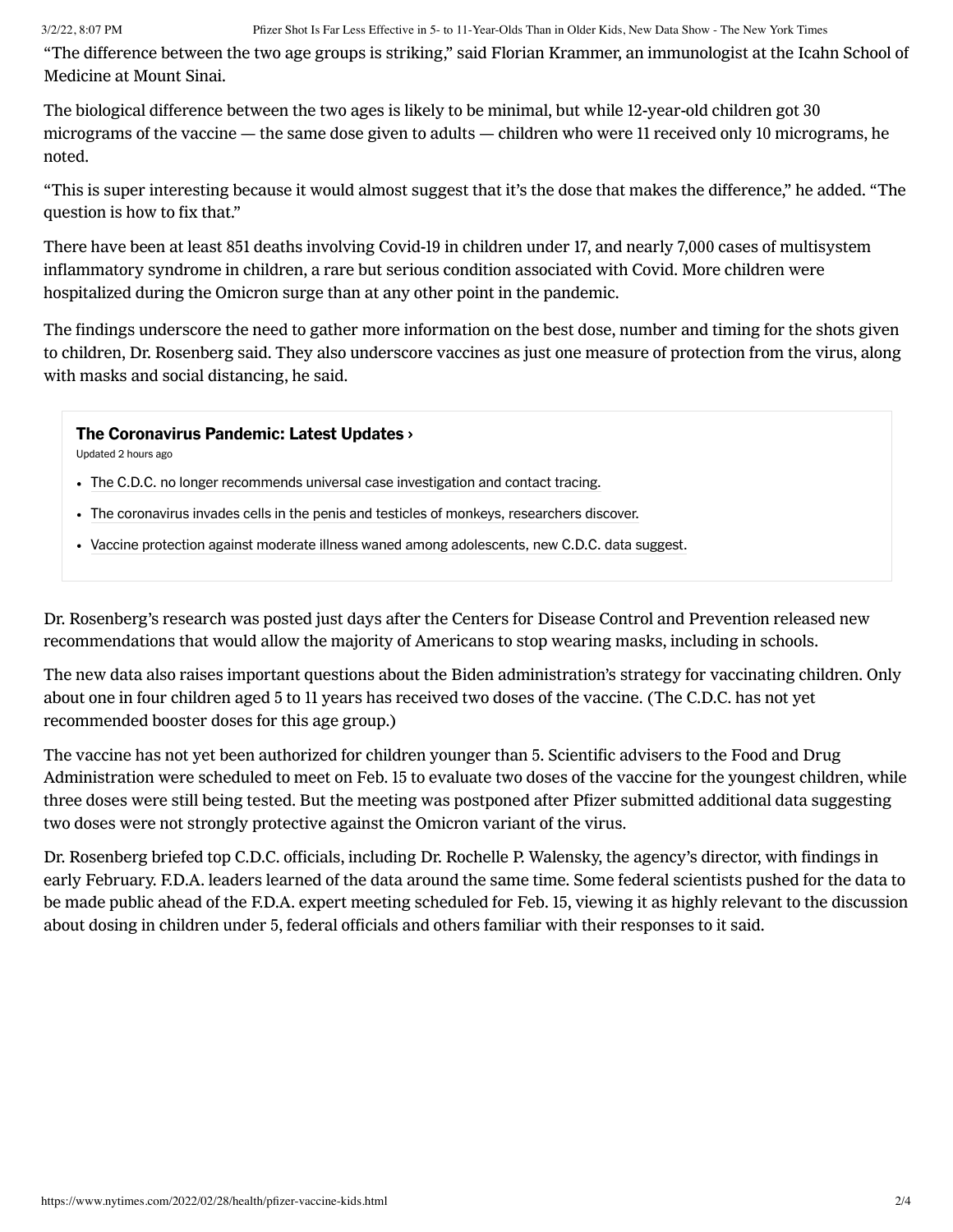A vial of the new children's dose of the Pfizer-BioNTech Covid-19 vaccine. Pfizer-BioNTech, Moderna and Johnson and Johnson are all testing Omicron-specific versions of their vaccines Joseph Prezioso/Agence France-Presse — Getty Images

The data is generally consistent with a report from [Britain](https://www.medrxiv.org/content/10.1101/2021.12.10.21267408v3.full-text) showing that vaccine effectiveness against symptomatic infection in adolescents aged 12 to 17 years drops to 23 percent after two months. The C.D.C. has been compiling its own data on the vaccine's effectiveness in younger children and is expected to release at least some of it as early as this week, according to people familiar with the agency's plans.

Israeli researchers have also been assessing the vaccine's performance in young children since the country made it available to them in November.

"We continue to study and assess real-world data from the vaccine," Amy Rose, a spokeswoman for Pfizer, said in response to queries about the new data.

## The Coronavirus Pandemic: Key Things to Know

Vaccine protection in adolescents. [Five months after immunization, two doses of the Pfizer vaccine appeared to offer](https://www.nytimes.com/live/2022/03/01/world/covid-19-tests-cases-vaccine/vaccine-protection-against-moderate-illness-waned-among-adolescents-new-cdc-data-suggest?action=click&pgtype=Article&state=default&module=styln-coronavirus&variant=show®ion=MAIN_CONTENT_3&block=storyline_levelup_swipe_recirc) virtually no defense against moderate illness caused by Omicron among adolescents aged 12 to 17 years, according to new C.D.C. data. Booster shots, however, dramatically increased the protection.

Dr. Philip Krause, who recently retired from the F.D.A. as a senior vaccine regulator, said assumptions about certain antibody levels being predictive of vaccine effectiveness should be re-evaluated in light of the new results.

"It certainly weakens the argument for mandating that people get that lower dose," he said.

It is not unusual for experts to revisit the dosing and interval for pediatric vaccines as more evidence becomes available. But in this case, giving the children a higher dose to kick up the immune response may not be an option because some data suggest that it may cause too many fevers, an unwelcome and potentially dangerous side effect in young children.

There are other alternatives that may improve immunity in young children, said Deepta Bhattacharya, an immunologist at the University of Arizona.

Pfizer and BioNTech are testing a third dose in children under 5, as well as in those aged 5 to 11, with the idea that, as in adults, an extra shot may significantly augment immunity. Results from these trials are expected in several weeks. Studies in adults suggest that three doses of the vaccine were more protective against the Omicron variant than two doses.

Dr. Bhattacharya said he and his wife spaced the two doses for their children, who are 8 and 10, by eight weeks rather than the currently recommended three, based on studies suggesting that a longer gap between doses may improve protection. The C.D.C. last week [encouraged](https://www.nytimes.com/live/2022/02/23/world/covid-19-tests-cases-vaccine#pfizer-moderna-vaccine-dose-men) some people older than 12, especially boys and men between 12 to 39 years, to wait eight weeks between the first and second shot.